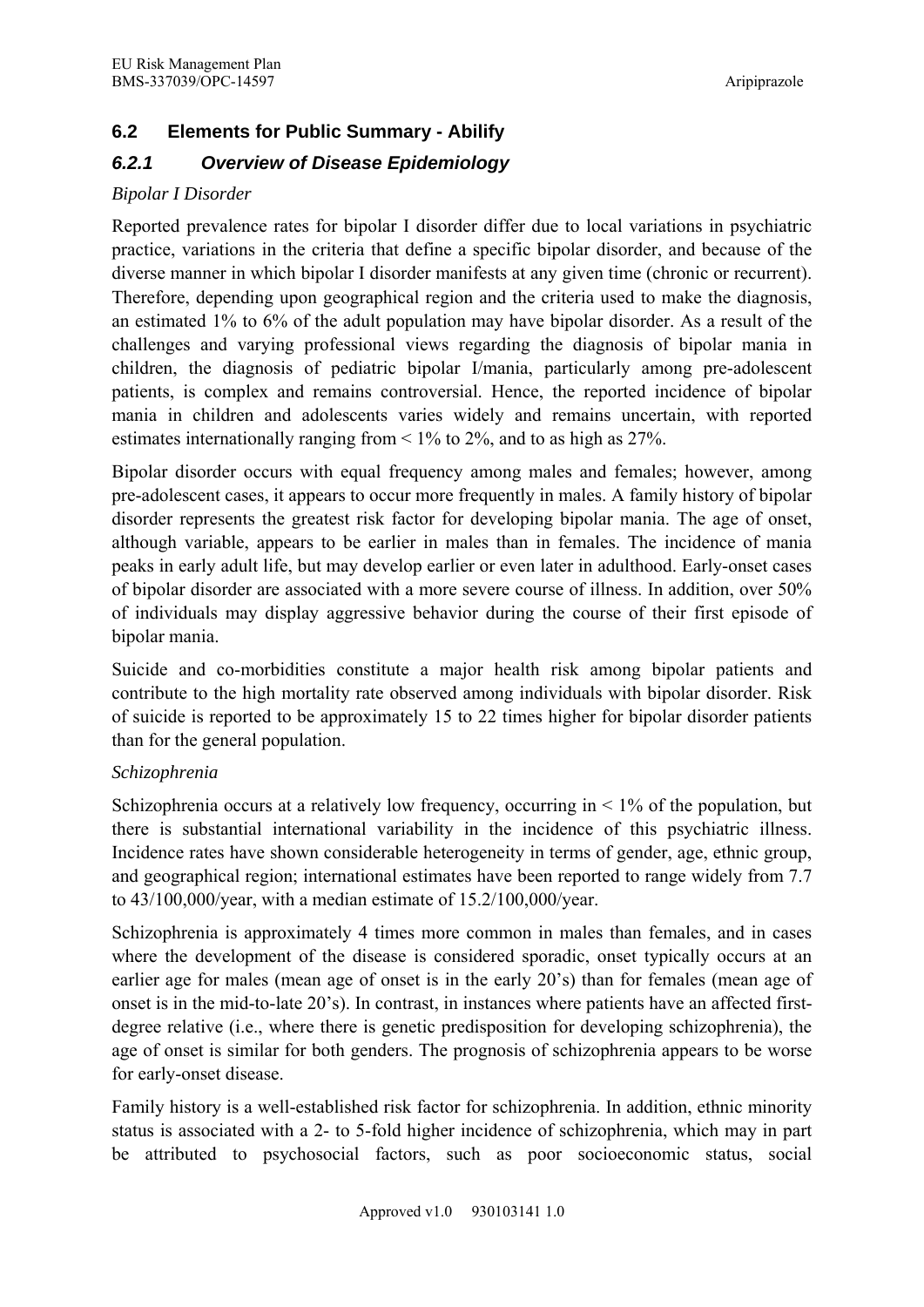marginalization, or adversity, discrimination, and stress associated with integration into a different culture.

It has been estimated that, globally, schizophrenia reduces life expectancy by an average of 10 years. The causes of the observed excess mortality are believed to be due to the mental disorder itself, as well as to unhealthy lifestyle practices (poor diet, smoking, alcohol, or other substance abuse) among schizophrenic patients. Risk of suicide is estimated to be approximately 9 times higher for schizophrenic patients than for the general population, and suicide is the largest single cause of excess mortality in schizophrenia. Suicide is significantly higher among men than women, and occurs most frequently in the year following the diagnosis of schizophrenia. Premature death among patients with schizophrenia is also attributed to various psychiatric and medical co-morbid conditions that are prevalent among this group.

# *Major Depressive Disorder*

Major depressive disorder (MDD) is a relatively common mental illness, although estimates on the frequency with which it occurs vary widely. The highest rates of depression have been reported for South American countries; intermediate rates for the US and Western Europe, and the lowest rates have been reported among Asian countries. It has been estimated that approximately 20% of individuals may suffer from major depression during their lifetime. MDD occurs approximately twice as often in females than in males. Moreover, women often experience more severe symptoms of the illness than do men. A family history of major depression is a risk factor for developing the condition and accounts for an estimated 30% to 40% of cases. Family history is also is associated with an earlier age of disease onset.

MDD is a highly recurrent syndrome and up to 70% to 80% of adolescents and adults, respectively, who experience one episode of major depression will experience at least one recurrence within the next several years. Moreover, the probability of recurrence increases with both the severity of the first episode and with earlier age of onset. Early onset depression is associated with greater functional impairment, greater burden of both medical and psychiatric co-morbidity, and higher frequency of suicide-related events than depression with later age onset.

An estimated 29% to 46% of depressed patients fail to respond fully with antidepressant treatment. Treatment resistant depression tends to occur in patients who are older, have more severe and/or chronic illness, or in those who suffer from a co-morbid psychiatric or general medical condition.

Chronic physical illness, smoking, alcohol abuse, and suicide and accidents are commonly associated with depression and increased mortality. Mortality, particularly from unnatural causes, is higher for individuals with MDD than for the general population.

## *Autistic Disorder*

Autism Spectrum Disorders (ASD) includes 3 diagnoses: autistic disorder, Asperger's disorder, and pervasive developmental disorder not otherwise specified (PDD-NOS).

The rate of autism and ASD vary widely with international reports ranging from <1 to 72 per 10,000 for autistic disorder, and from 3 to 270 per 10,000 for ASD. Based upon recent data, the average prevalence has been estimated to be 20 per 10,000 for autistic disorder and 60-70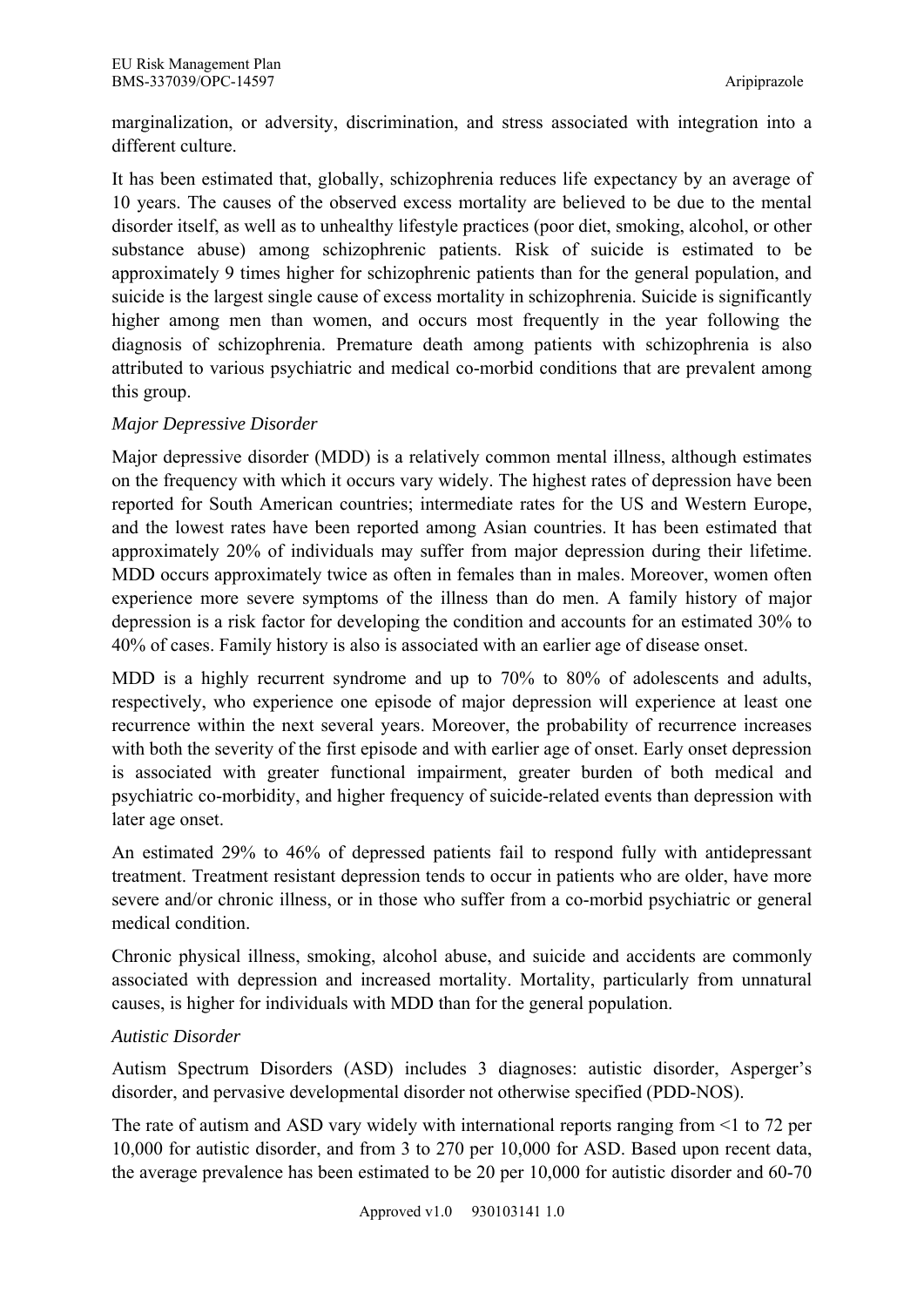per 10,000 for ASD. Autism spectrum disorders have consistently been reported to occur much more frequently in males than females. There has been an observed increase in the incidence of autism/ASD in recent decades. While the reasons for the apparent increase are not clear, it is believed to be mainly due to greater awareness of the condition and changes in methods and criteria for clinical diagnosis, although an aetiologic basis to which the increase may be partly attributable has not been ruled out.

The functional impairment observed in autism/ASD is due not only to the disorder itself, but also to the co-morbid conditions from which autistic children are known to suffer (e.g., Attention Deficit Hyperactivity Disorder; anxiety disorder; Obsessive Compulsive Disorder; oppositional defiant disorder; depression)*.* The risk of mortality among individuals with autism is approximately 2 to 5.6 times that expected for the general population.

# *6.2.2 Summary of Treatment Benefits*

Aripiprazole is one of a group of medicines called antipsychotics. It is used to treat adults and adolescents 15 years and older who have a disease characterized by symptoms such as hearing, seeing or sensing things that are not there, suspiciousness, mistaken beliefs, incoherent speech, and behavior and emotional flatness. People with this condition may also feel depressed, guilty, anxious, or tense.

Aripiprazole is used to treat adults and adolescents 13 years and older who have a condition with symptoms such as feeling "high," having excessive amounts of energy, needing much less sleep than usual, talking very quickly with racing ideas, and sometimes, severe irritability. In adults, it also prevents this condition from returning in patients who have responded to treatment with aripiprazole.

# *6.2.3 Unknowns Relating to Treatment Benefits*

Aripiprazole is indicated for the treatment of schizophrenia in adults and in adolescents aged 15 years and older.

Aripiprazole is indicated for the treatment of moderate to severe manic episodes in Bipolar I Disorder and for the prevention of a new manic episode in adults who experienced predominantly manic episodes and whose manic episodes responded to aripiprazole treatment.

Aripiprazole is indicated for the treatment up to 12 weeks of moderate to severe manic episodes in Bipolar I Disorder in adolescents aged 13 years and older.

Aripiprazole is also indicated for adjunctive treatment of MDD in adults (US only).

Aripiprazole solution for injection is indicated for the rapid control of agitation and disturbed behaviors in patients with schizophrenia or in patients with manic episodes in bipolar I disorder, when oral therapy is not appropriate. Treatment with aripiprazole Solution for Injection should be discontinued as soon as clinically appropriate and the use of oral aripiprazole should be initiated.

Within these indications, aripiprazole has been studied in a wide range of patients, across races, genders, and ages.

Several of the clinical trials were conducted in broader populations than the indications listed above. The limitations of the trials included the following.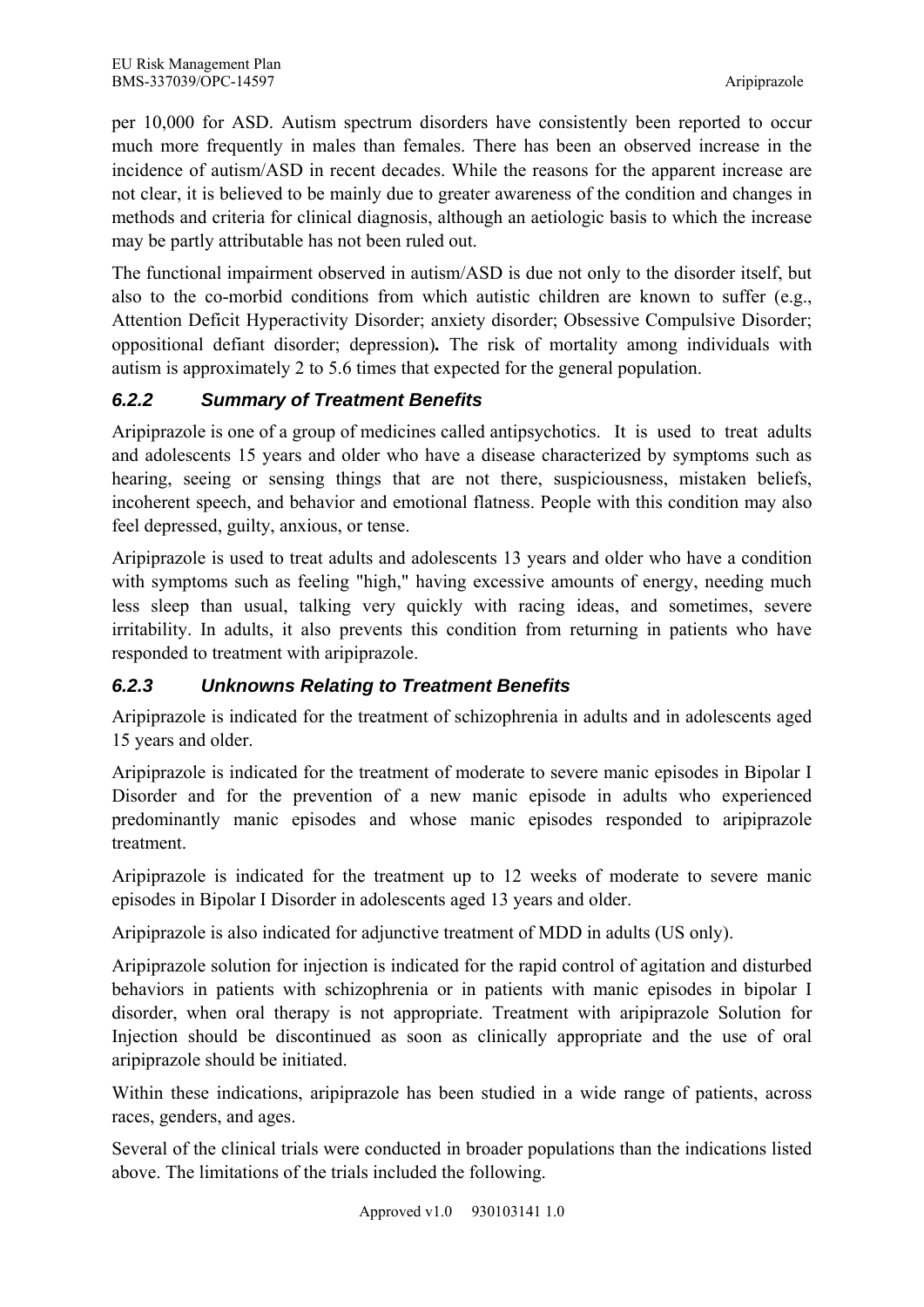### **Children**

- Schizophrenia: Aripiprazole is not recommended for use in patients with schizophrenia < 15 years of age due to insufficient data on the safety and efficacy of these patients.
- Manic episodes in bipolar I disorder in adolescents: Younger patients are at increased risk of experiencing AEs associated with aripiprazole; therefore, it is not recommended for use in patients < 13 years of age.

### **Elderly patients**

- The effectiveness of aripiprazole in the treatment of schizophrenia and bipolar I disorder in patients 65 years and older has not been established.
- In patients with severe hepatic impairment, the data available are insufficient to establish recommendations. In these patients dosing should be managed cautiously.

## *6.2.4 Summary of Safety Concerns*

# *6.2.4.1 Important Identified Risks*

#### **Table 6.2.4.1-1: Important Identified Risks**

| <b>Risk</b>                                                                                                                                            | What is known                                                                                                                                                                                                                                                                                                                                                                                                                                                                                                                                                                                                                                                                                                                   | <b>Preventability</b>                                                                                                                                                                                                                                                                                                          |
|--------------------------------------------------------------------------------------------------------------------------------------------------------|---------------------------------------------------------------------------------------------------------------------------------------------------------------------------------------------------------------------------------------------------------------------------------------------------------------------------------------------------------------------------------------------------------------------------------------------------------------------------------------------------------------------------------------------------------------------------------------------------------------------------------------------------------------------------------------------------------------------------------|--------------------------------------------------------------------------------------------------------------------------------------------------------------------------------------------------------------------------------------------------------------------------------------------------------------------------------|
| Involuntary, irregular<br>muscle movements,<br>especially in the face<br>(extrapyramidal symptoms<br>[EPS], including tardive<br>dyskinesia)           | Extrapyramidal disorder is a common<br>effect (frequency:<br>undesirable<br>$\geq 1/100$<br>to $\leq 1/10$ )<br>adults<br>treated<br>with<br>in<br>aripiprazole,<br>and<br>a<br>more<br>common<br>undesirable effect (frequency: 18.4%) in<br>adolescents 13 years and older in clinical<br>trials.<br>Tardive dyskinesia: in clinical trials of 1<br>year or less duration, there were uncommon<br>reports of treatment-emergent dyskinesia<br>during treatment with aripiprazole.<br>Other EPS: in pediatric clinical trials of<br>aripiprazole, akathisia and Parkinsonism<br>were observed.                                                                                                                                 | Yes, by lowering the aripiprazole<br>dose and adding anticholinergic<br>drugs. If signs and symptoms<br>appear in a patient treated with<br>aripiprazole, dose reduction or<br>discontinuation may be considered.                                                                                                              |
| High fever, stiff muscles,<br>confusion, sweating,<br>changes in pulse, heart rate,<br>and blood pressure<br>(neuroleptic malignant<br>syndrome [NMS]) | NMS is a potentially fatal symptom<br>complex associated with antipsychotic<br>medicinal products. In clinical trials, rare<br>cases of NMS were reported during<br>with<br>aripiprazole.<br>Clinical<br>treatment<br>manifestations of NMS are hyperpyrexia,<br>muscle rigidity, altered mental status, and<br>evidence of autonomic instability (irregular<br>pulse or blood pressure, tachycardia,<br>diaphoresis, and cardiac dysrhythmia).<br>Additional signs may include elevated<br>phosphokinase<br>creatine<br>$(CPK)$ ,<br>myoglobinuria (rhabdomyolysis), and acute<br>renal failure. However, elevated CPK and<br>rhabdomyolysis,<br>not<br>necessarily<br>in<br>association with NMS, have also been<br>reported. | Yes, by monitoring for early<br>symptoms. If a patient develops<br>signs and symptoms indicative of<br>NMS,<br>or or<br>with<br>presents<br>an<br>unexplained high fever without<br>additional clinical manifestations of<br>NMS, all antipsychotic medicinal<br>products, including<br>aripiprazole,<br>must be discontinued. |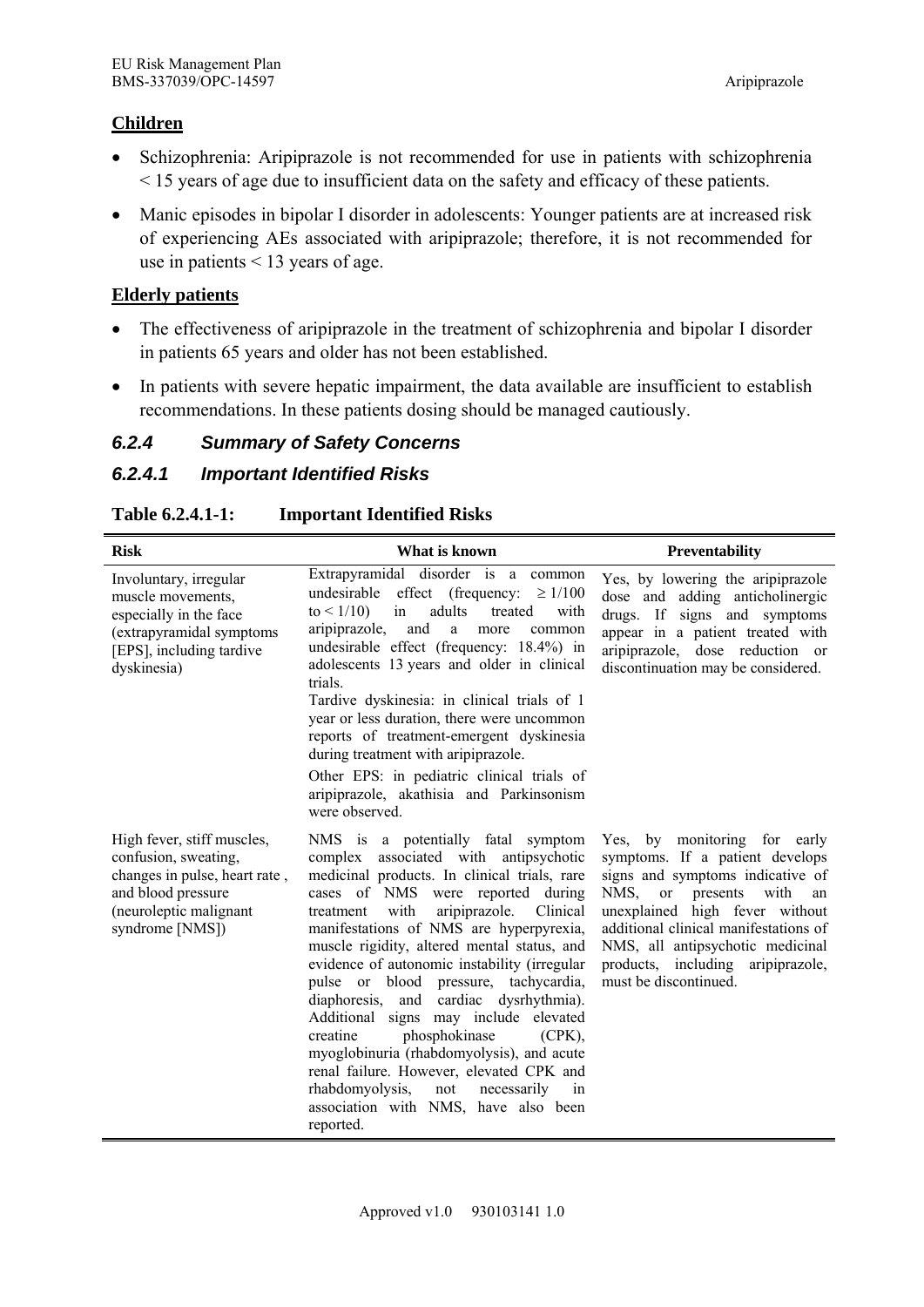# *6.2.4.2 Important Potential Risks*

| <b>Risk</b>                                                                                                                | What is known                                                                                                                                                                                                                                                                                                                                                                                                                                                                                                                                                                                                                                                                                                                                                                                                                                                                                                                                                                                                                                                                                                                                        |  |  |
|----------------------------------------------------------------------------------------------------------------------------|------------------------------------------------------------------------------------------------------------------------------------------------------------------------------------------------------------------------------------------------------------------------------------------------------------------------------------------------------------------------------------------------------------------------------------------------------------------------------------------------------------------------------------------------------------------------------------------------------------------------------------------------------------------------------------------------------------------------------------------------------------------------------------------------------------------------------------------------------------------------------------------------------------------------------------------------------------------------------------------------------------------------------------------------------------------------------------------------------------------------------------------------------|--|--|
| Convulsions (seizures)                                                                                                     | In clinical trials, uncommon cases of seizure were reported during treatment with<br>aripiprazole. Therefore, aripiprazole should be used with caution in patients who<br>have a history of seizure disorder or have conditions associated with seizures.                                                                                                                                                                                                                                                                                                                                                                                                                                                                                                                                                                                                                                                                                                                                                                                                                                                                                            |  |  |
| High blood sugar<br>(hyperglycemia/diabetes)                                                                               | Hyperglycemia, in some cases extreme and associated with ketoacidosis or<br>hyperosmolar coma or death, has been reported in patients treated with atypical<br>antipsychotic agents, including aripiprazole. Risk factors that may predispose<br>patients to severe complications include obesity and a family history of diabetes. In<br>clinical trials with aripiprazole, there were no significant differences in the incidence<br>rates of hyperglycemia-related adverse reactions (including diabetes) or in abnormal<br>glycemic laboratory values compared to placebo. Precise risk estimates for<br>hyperglycemia-related adverse reactions in patients treated with aripiprazole and<br>with other atypical antipsychotic agents are not available to allow direct<br>comparisons. Patients treated with any antipsychotic agents, including aripiprazole,<br>should be observed for signs and symptoms of hyperglycemia (such as polydipsia,<br>polyuria, polyphagia, and weakness), and patients with diabetes mellitus or with risk<br>factors for diabetes mellitus should be monitored regularly for worsening of glucose<br>control. |  |  |
| Suicide-related events                                                                                                     | The occurrence of suicidal behavior is inherent in psychotic illnesses and mood<br>disorders, and in some cases has been reported early after initiation or switch of<br>antipsychotic therapy, including treatment with aripiprazole. Close supervision of<br>high-risk patients should accompany antipsychotic therapy. Results of an<br>epidemiologic study suggested that there was no increased risk of suicidality with<br>aripiprazole compared to other antipsychotics among patients with schizophrenia or<br>bipolar disorder.                                                                                                                                                                                                                                                                                                                                                                                                                                                                                                                                                                                                             |  |  |
| Lightheadedness or<br>fainting when rising too<br>quickly from a sitting or<br>lying position (orthostatic<br>hypotension) | Orthostatic hypotension is an uncommon adverse reaction (frequency: $\geq 1/1,000$<br>to $\leq 1/100$ ) in adults treated with aripiprazole, and a common adverse reaction<br>(frequency $\geq$ 1/100, < 1/10) in adolescents 15 years and older treated with<br>aripiprazole in clinical trials. Antipsychotic drugs, including aripiprazole, may<br>increase the effect of medicines used to lower the blood pressure. Be sure to tell<br>your doctor if you take a medicine to keep your blood pressure under control.                                                                                                                                                                                                                                                                                                                                                                                                                                                                                                                                                                                                                            |  |  |
| Abnormal amount of lipids<br>in the blood (dyslipidemia)                                                                   | In a pooled analysis on lipid parameters from placebo-controlled clinical trials in<br>adults, aripiprazole has not been shown to induce clinically relevant alterations in<br>levels of total cholesterol, triglycerides, HDL, and LDL. Undesirable alterations in<br>lipids have been observed in patients treated with atypical antipsychotics.                                                                                                                                                                                                                                                                                                                                                                                                                                                                                                                                                                                                                                                                                                                                                                                                   |  |  |

### **Table 6.2.4.2-1: Important Potential Risks**

# *6.2.4.3 Missing Information*

# **Table 6.2.4.3-1: Missing Information**

| <b>Risk</b>                       | What is known                                                                                                                                                                                                                                                                                                                                                                                                                                                                                                                                                                                                                                                                                                                                                      |  |  |
|-----------------------------------|--------------------------------------------------------------------------------------------------------------------------------------------------------------------------------------------------------------------------------------------------------------------------------------------------------------------------------------------------------------------------------------------------------------------------------------------------------------------------------------------------------------------------------------------------------------------------------------------------------------------------------------------------------------------------------------------------------------------------------------------------------------------|--|--|
| Use in pregnancy and<br>lactation | There are no adequate and well-controlled trials of aripiprazole in pregnant<br>women. Congenital anomalies have been reported; however, a causal relationship<br>with aripiprazole could not be established. Animal studies could not exclude<br>potential developmental toxicity. Patients should be advised to notify their<br>physician if they become pregnant or intend to become pregnant during treatment<br>with aripiprazole. Due to insufficient safety information in humans, and concerns<br>raised by animal reproductive studies, aripiprazole should not be used in<br>pregnancy unless the expected benefit clearly justifies the potential risk to the<br>fetus.<br>Neonates exposed to antipsychotics, including aripiprazole, during the third |  |  |

Approved v1.0 930103141 1.0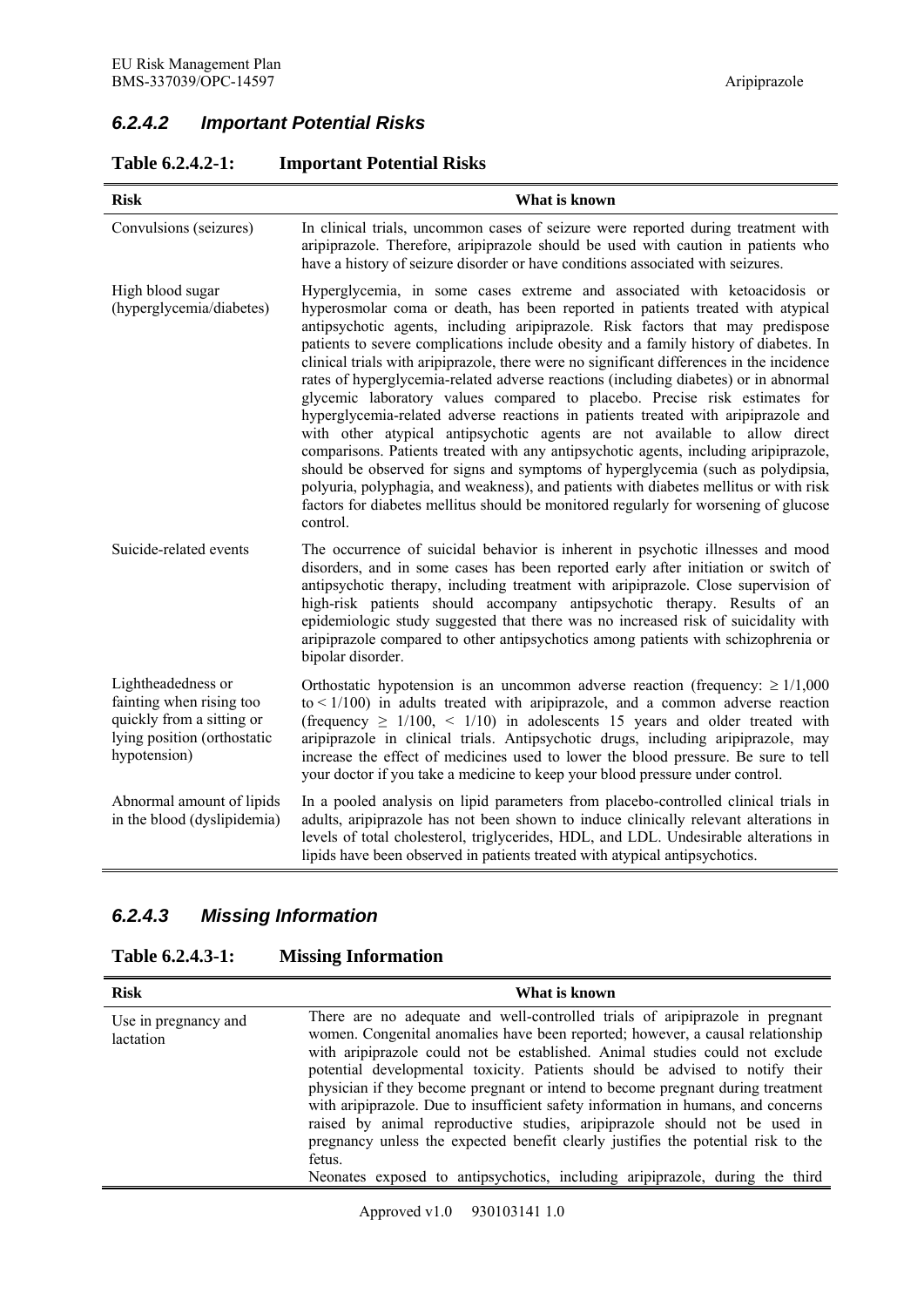| <b>Risk</b>                                                                                                                | What is known                                                                                                                                                                                                                                                                                                                                                         |  |  |
|----------------------------------------------------------------------------------------------------------------------------|-----------------------------------------------------------------------------------------------------------------------------------------------------------------------------------------------------------------------------------------------------------------------------------------------------------------------------------------------------------------------|--|--|
|                                                                                                                            | trimester of pregnancy are at risk of adverse reactions, including extrapyramidal<br>and/or withdrawal symptoms that may vary in severity and duration following<br>delivery. There have been reports of agitation, hypertonia, hypotonia, tremor,<br>somnolence, respiratory distress, or feeding disorder. Consequently, newborns<br>should be monitored carefully. |  |  |
| Aripiprazole is excreted in human breast milk. Patients are advised not to breast<br>feed if they are taking aripiprazole. |                                                                                                                                                                                                                                                                                                                                                                       |  |  |
| Use in pediatrics                                                                                                          | Aripiprazole is indicated for the treatment of schizophrenia in adolescents 15<br>years and older, and it is not recommended for use in patients with schizophrenia<br>$\leq$ 15 years of age due to insufficient data on safety and efficacy.                                                                                                                        |  |  |
|                                                                                                                            | Aripiprazole is indicated for the treatment of manic episodes in bipolar I disorder<br>in adolescents 13 years and older, and it is not recommended for use in patients<br>with bipolar I disorder $\leq$ 13 years of age due to insufficient data on safety and<br>efficacy.                                                                                         |  |  |

# *6.2.5 Summary of Additional Risk Minimization Measures by Safety Concern*

These additional risk minimization measures are for the following risks: EPS, weight gain, and AEs related to somnolence and fatigue.

### **Table 6.2.5-1: Involuntary, Irregular Muscle Movements, Especially in the Face (Extrapyramidal Symptoms)/Weight Gain/Adverse Events Related to Somnolence and Fatigue**

#### **Risk minimization measure(s)**

### **Objective and Rationale**

Patients and healthcare professionals (HCPs) to understand the risk of EPS, weight gain, and AEs related to somnolence/fatigue and the procedures related to the appropriate management of these risks to minimize their occurrence and their severity.

## *6.2.6 Planned Post Authorization Development Plan*

#### **Table 6.2.6-1: List of Studies in Post-Authorization Development Plan**

| Study/activity<br>(including study number)                                                                                                                                                                                                                                                          | <b>Objectives</b>                                                                                                                                                                                                                                                                             | <b>Safety</b><br>concerns<br>/efficacy issue<br>addressed         | <b>Status</b>                  | <b>Planned date</b><br>for submission<br>of (interim<br>and) final<br>results |
|-----------------------------------------------------------------------------------------------------------------------------------------------------------------------------------------------------------------------------------------------------------------------------------------------------|-----------------------------------------------------------------------------------------------------------------------------------------------------------------------------------------------------------------------------------------------------------------------------------------------|-------------------------------------------------------------------|--------------------------------|-------------------------------------------------------------------------------|
| study<br>to<br>assess<br>of<br>effectiveness<br>the<br>educational<br>program for<br>bipolar I<br>adolescents 13 years and the core safety messages<br>older urging vigilance in the conveyed in the SmPC and<br>ongoing<br>extrapyramidal<br>(EPS), weight gain, and AEs and duration of treatment | A post-authorization safety To assess the effectiveness of EPS,<br>the the educational program<br>(e.g., whether the educational)<br>material<br>effectively<br>disorder in communicates and reinforces<br>evaluation of PIL to carefully consider the<br>symptoms indicated age range, dose, | weight<br>gain, and AEs<br>related<br>to<br>somnolence<br>fatigue | Final CSR<br>was<br>submitted. | June $2016$                                                                   |